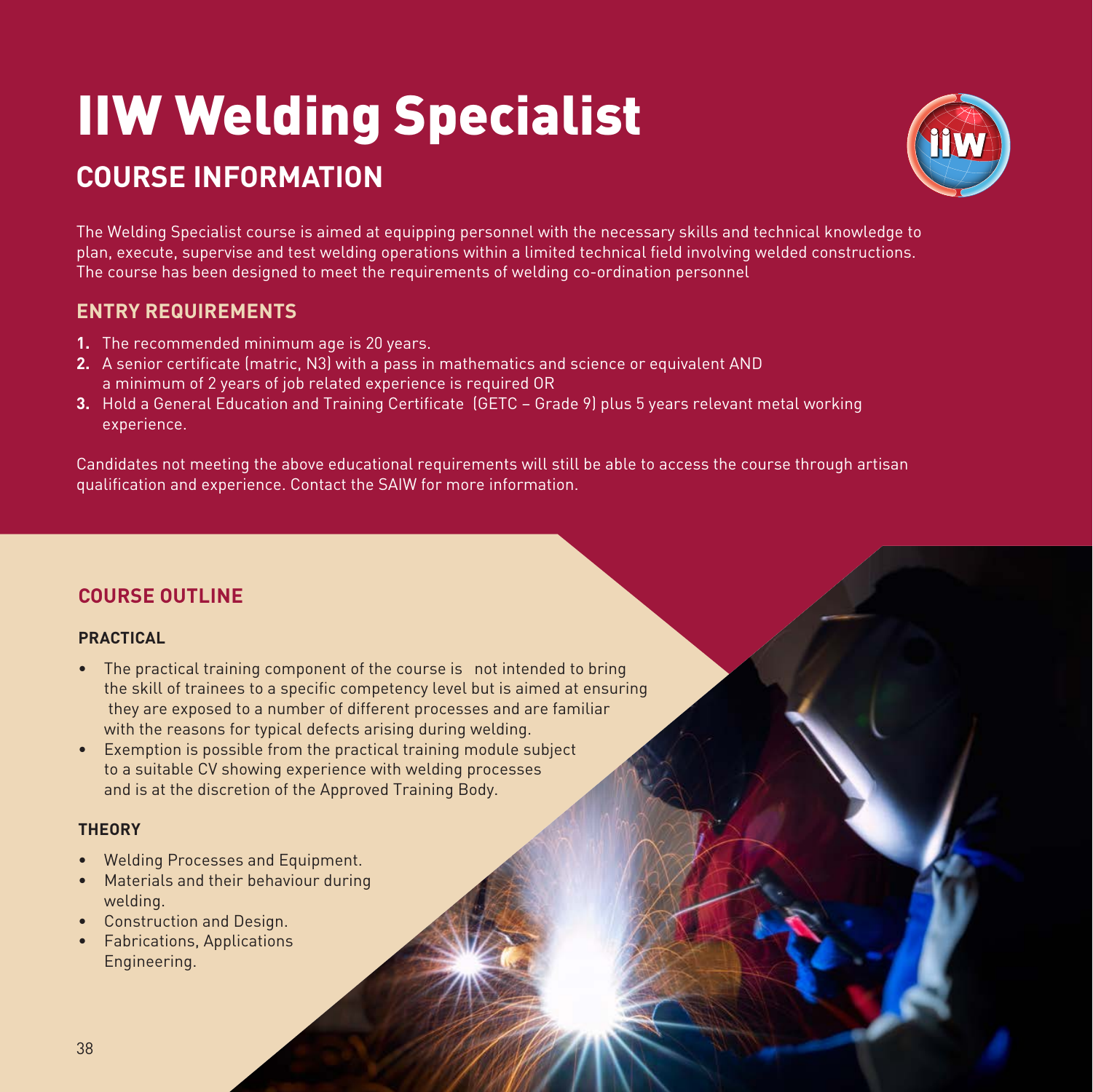#### **THE COURSE IS INTENDED FOR**

Welding supervisors and coordinators and for personnel involved in training and technical sales.

#### **COURSE DURATION**

Practical 7 days<br>Theory 26 days Theory Exams 8 hours

#### **PRICING (Including VAT)**

|                      | Theory Only | Practical Only | Combined |
|----------------------|-------------|----------------|----------|
| Corporate Member     | R 48.600    | R 9.505        | R 58.105 |
| Non-Corporate Member | R 52.540    | R 9,505        | R 62.045 |

#### **COURSE SCHEDULE | IIW Welding Specialist**

| JOHANNESBURG   DURBAN                        |            |                  |                  |  |  |  |
|----------------------------------------------|------------|------------------|------------------|--|--|--|
|                                              | <b>HRS</b> | JHB <sub>1</sub> | JHB <sub>2</sub> |  |  |  |
| <b>Practical Welding</b>                     | 60         | $10 - 18$ Jan    | $06 - 14$ Jun    |  |  |  |
| <b>Welding Processes and Equipment</b>       | 48         | 31 Jan - 07 Feb  | 18 - 25 Jul      |  |  |  |
| Materials and their behaviour during welding | 56         | $07 - 16$ Mar    | 29 Aug - 07 Sep  |  |  |  |
| <b>Construction and Design</b>               | 24         | $03 - 06$ May    | $03 - 06$ Oct    |  |  |  |
| Fabrication, application and Engineering     | 54         | 30 May - 08 Jun  | 31 Oct - 09 Nov  |  |  |  |
| Examination                                  | 8          | $27$ Jun         | 02 Dec           |  |  |  |



Scan this QR code to download the SAIW Course Prospectus App onto your cellular phone.

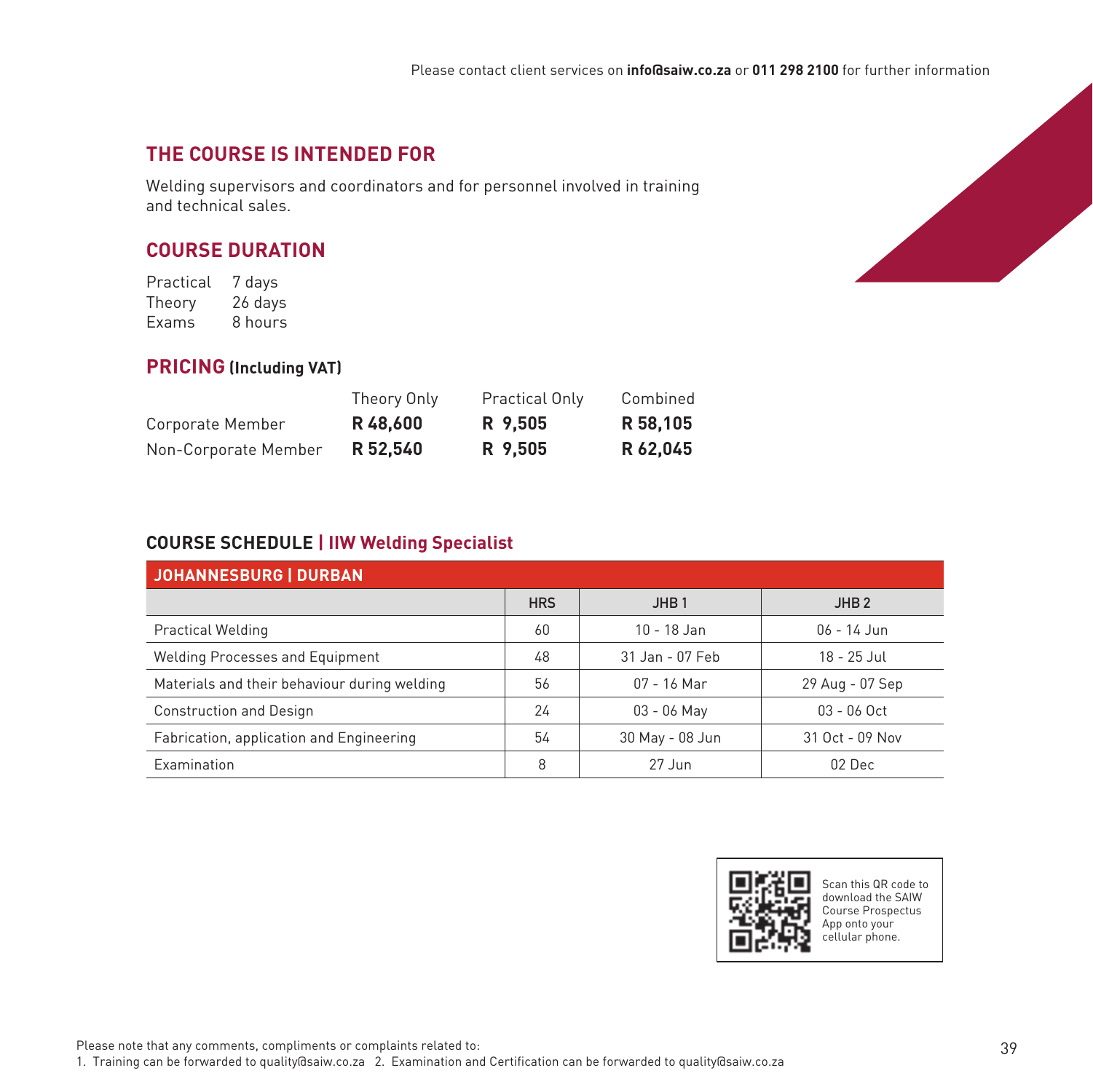## International Welding Specialist Courses

## **HYBRID(either physically at the SAIW or virtually)**

**To improve access to the International Welding Specialist course, the SAIW will be offering this virtually after hours. This will be conducted virtually online on Mondays to Thursdays from 6pm to 8pm and hybrid (either physically at the SAIW or virtually) from 8am to 3pm. The course will run for one week per month over 12 months.**